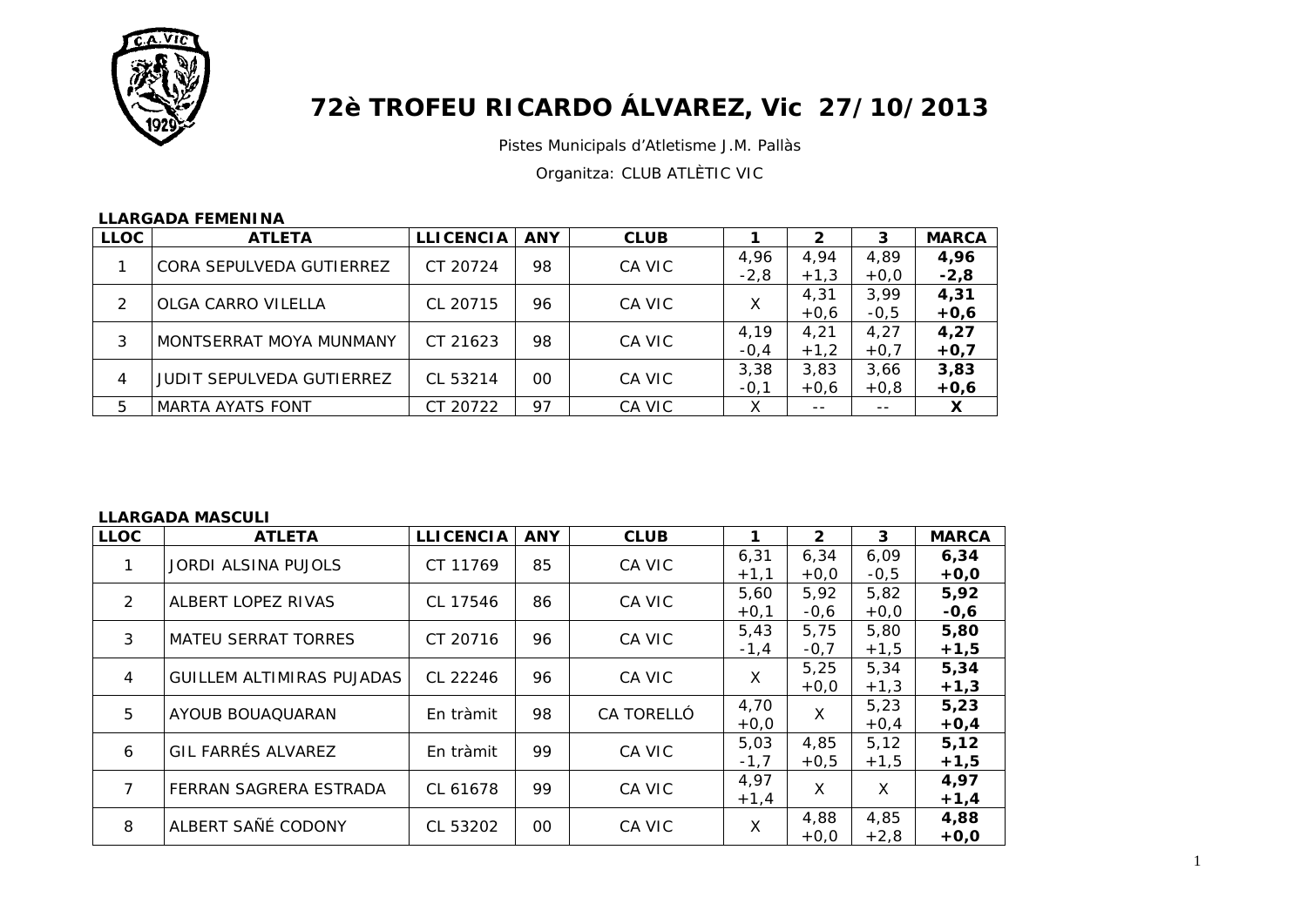| 9                 | ARNAU MOYA MUNMANY      | CL 20714  | 96 | CA VIC | X      | 4.86   | 4,75   | 4,86   |
|-------------------|-------------------------|-----------|----|--------|--------|--------|--------|--------|
|                   |                         |           |    |        |        | $+0,6$ | $+2,8$ | $+0,6$ |
| 10                | ELOI CODINA TORRES      | CL 21627  | 97 | CA VIC | 4,62   | X      | 4,85   | 4,85   |
|                   |                         |           |    |        | $+0,0$ |        | $+0,7$ | $+0,7$ |
| 11                | ARNAU PRAT POU          | CL 21630  | 97 | CA VIC | 4,49   | 4,22   | 4,08   | 4,49   |
|                   |                         |           |    |        | $-1,5$ | $+0,9$ | $+0,0$ | $-1,5$ |
| $12 \overline{ }$ |                         |           | 99 |        | 4,41   |        | 4,38   | 4,41   |
|                   | <b>MARC BRUSOSA</b>     | En tràmit |    | CA VIC | $+0,0$ | X      | $+0,1$ | $+0,0$ |
|                   | ENRIC MARTINEZ SALVANS  |           | 99 |        | 4,21   |        |        | 4,21   |
| 13                |                         | CL 53205  |    | CA VIC | $+1,3$ |        |        | $+1,3$ |
| 14                | CARLES MARTINEZ SALVANS | CL 56663  | 01 | CA VIC | 2,91   | 2.88   | 2,87   | 2,91   |
|                   |                         |           |    |        | $+0.3$ | $-0,6$ | $+1,3$ | $+0,3$ |
|                   | SALVADOR AYATS FONT     | CL 58583  | 00 | CA VIC | X      | $- -$  | $- -$  | X      |

#### **ALÇADA MASCULI**

| LLOC | <b>ETA</b>                               | $\sim$ 100 $\sim$<br>ᆸᇅᇇ.                | <b>ANY</b> | <b>CLUB</b>                         | ,60 | ,66 | $\overline{\phantom{a}}$<br>. | .75 | 1.78       | 81, | 1,84 | <b>MARCA</b> |
|------|------------------------------------------|------------------------------------------|------------|-------------------------------------|-----|-----|-------------------------------|-----|------------|-----|------|--------------|
|      | PINYOL<br><b>CASTANY</b><br><sup>O</sup> | 21122<br>$\sim$ $\sim$<br>ت کا<br>∠<br>◡ | O7         | $\sim$ $\sim$<br><b>VIC</b><br>◡▱   |     |     |                               | XXO |            | ХC  | ХХХ  | 101<br>. ہ   |
|      | CASTANY<br>LEM PINYOL<br>GUII            | 22383<br>$\sim$ $\pm$<br>ັ               | 98         | $\cap$ $\wedge$<br><b>VIC</b><br>◡┌ |     |     |                               |     | vvv<br>ᄉᄉᄉ |     |      | 75           |

# **ALÇADA FEMENÍ**

| $\cdots \sim$<br>ししいし | . <del>.</del><br>n                    | $\sim$<br>ㄴㄴ ㄴ.                           | <b>ANY</b>     | <b>CLUB</b>   | 15<br>. .        | $\sim$<br>. . | ີ<br>.             | <b>MARCA</b> |
|-----------------------|----------------------------------------|-------------------------------------------|----------------|---------------|------------------|---------------|--------------------|--------------|
|                       | . .<br>PEÑA<br><b>SANCHEZ</b><br>IRINA | $\mathcal{\lnot}$<br>104<br>$\sim$<br>74. | Q <sub>2</sub> | CORNEI<br>. – | $\sqrt{c}$<br>へし |               | $\sqrt{21}$<br>ᄾᄉᄉ | ,18          |

#### JAVELINA MASCULI (600 GRS)

| <b>LLOC</b> | FΤΔ                                  | <b>ICENCIA</b> | <b>ANY</b> | CLUB             |                             |     | <b>MARCA</b> |
|-------------|--------------------------------------|----------------|------------|------------------|-----------------------------|-----|--------------|
|             | SAGRERA ESTRADA<br><sup>-FRRAN</sup> | CL 61678       | QQ         | <b>VIC</b><br>СA | $\sim$ $\sim$<br>,05<br>، ے | 68, | ~-<br>68,    |

#### **JAVELINA FEMENI (500 GRS)**

| <b>LLOC</b> | ATI FTA                                                | <b>CENCIA</b> | <b>ANY</b> | <b>CLUB</b>      |                           |                    |       | <b>MARCA</b> |
|-------------|--------------------------------------------------------|---------------|------------|------------------|---------------------------|--------------------|-------|--------------|
|             | SEPULVEDA GUTIERREZ<br>CORA                            | 20724         | 98         | <b>VIC</b><br>СA | $\sim$ $\rightarrow$<br>ັ | つに<br>$\sim$<br>∠◡ |       | ں ،          |
|             | 、MUNMANY<br>TSFRRA <sup>-</sup><br><b>MONT</b><br>MOYA | 21623         | 98         | <b>VIC</b><br>СA | 26,83<br>つん               |                    | 26,24 | 26,83        |

# JAVELINA MASCULÍ (500 GRS)

| <b>LLOC</b> | <b>TLETA</b>                           | <b>LLICENCIA</b> | <b>ANY</b> | <b>CLUB</b>      |    |            | <b>MARCA</b> |
|-------------|----------------------------------------|------------------|------------|------------------|----|------------|--------------|
|             | SAÑÉ<br><b>CODONY</b><br><b>ALBERT</b> | 53202<br>◡∟      | OO         | <b>VIC</b><br>СA | 48 | .98<br>18. | 98,<br>18,   |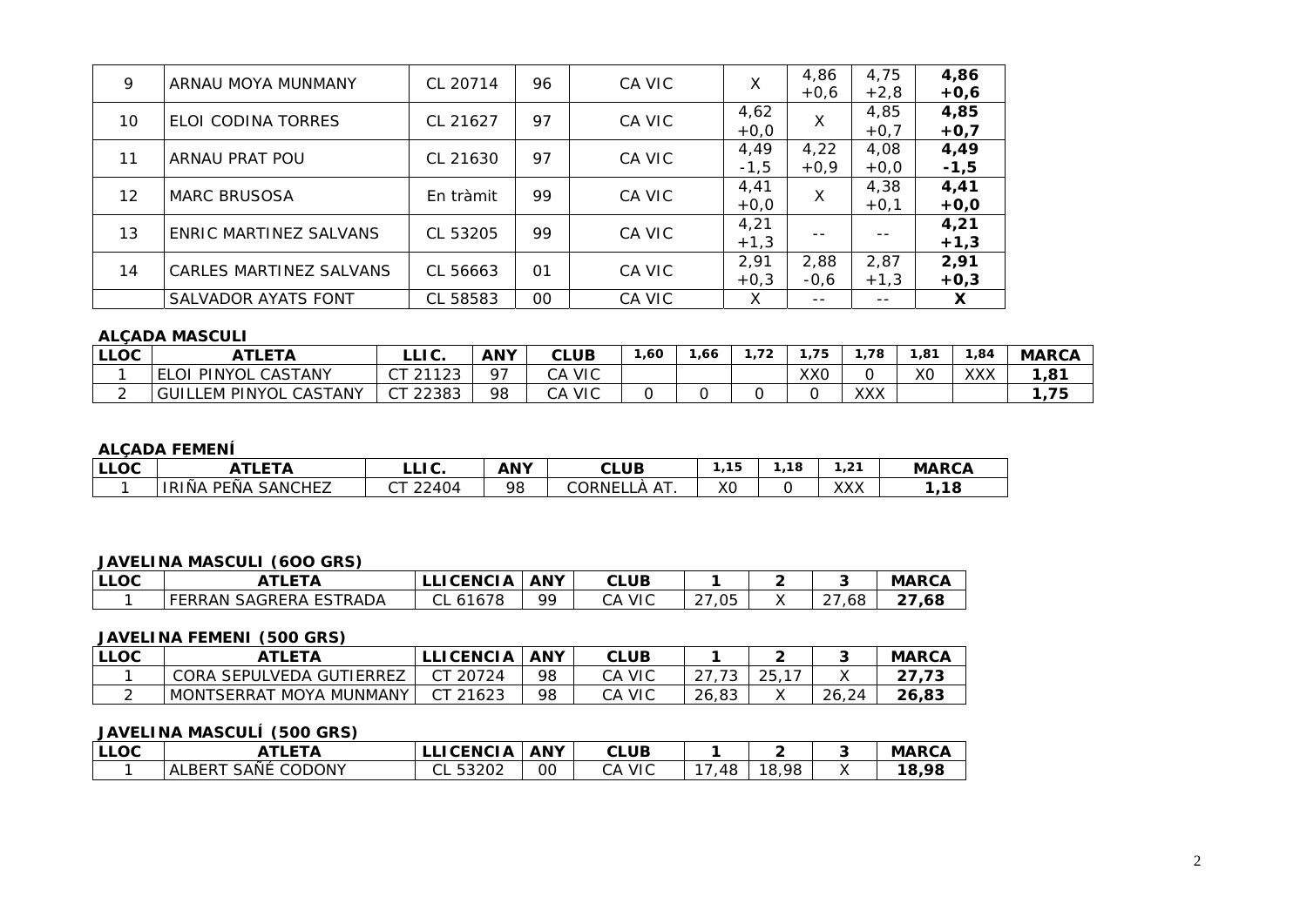#### **DISC MASCULI (8OO GRS)**

| <b>LLOC</b> | <b>\TLETA</b>                        | LICENCIA I  | <b>ANY</b> | <b>CLUB</b>      |   |                         |          | <b>MARCA</b> |
|-------------|--------------------------------------|-------------|------------|------------------|---|-------------------------|----------|--------------|
|             | SALVANS<br>MARTINEZ<br><b>CARLES</b> | 56663<br>◡∟ | $\bigcap$  | <b>VIC</b><br>CА | ້ | $\sim$<br>20.5<br>ZU.JZ | ,88<br>∸ | 23,15        |

#### **DISC MASCULI (1 KG)**

| LLOC | ATLETA                         | <b>LLICENCIA</b> | <b>ANY</b> | CLUB             |                            |       | <b>MARCA</b> |
|------|--------------------------------|------------------|------------|------------------|----------------------------|-------|--------------|
|      | PINYOL CASTANY<br>GUIL<br>LEM- | ~ㅜ<br>22383      | 98         | . VIC<br>CА      |                            | 25.06 | 25,06        |
|      | <b>MARC</b><br><b>BRUSOSA</b>  | tràmit ו<br>En   | oo         | <b>VIC</b><br>СA | つら<br>$\sim$ $\sim$<br>ں ب |       | 17,35        |

# **DISC FEMENÍ (800 GRS)**

| <b>LLOC</b> | ATLETA                      | LLICENCIA                                          | <b>ANY</b> | <b>CLUB</b>        |                      |                               |               | <b>MARCA</b> |
|-------------|-----------------------------|----------------------------------------------------|------------|--------------------|----------------------|-------------------------------|---------------|--------------|
|             | PEÑA SANCHEZ<br>IRIÑA       | CT 22404                                           | 98         | AT<br>CORNELL<br>А | 32,60                | 29.07                         | .40<br>$\sim$ | 32,60        |
|             | JUDI<br>SEPULVEDA GUTIERREZ | - 5?つ1<br>$\sim$<br>$\overline{a}$<br>ـا ب<br>ےں ت | 00         | CA VIC             | $\sim$ $\sim$<br>,02 | $\cap$ -<br>88,<br>$\epsilon$ |               | 27,88        |

#### **DISC MASCULI (1,5 KGS)**

| l LLOC | ---                                 | <b>ICENCI</b><br>- 73     | <b>ANY</b> | rι<br><b>CLUB</b> |                      |           |                           | <b>MARCA</b> |
|--------|-------------------------------------|---------------------------|------------|-------------------|----------------------|-----------|---------------------------|--------------|
|        | MUNMANY<br>RNAU<br>ר X<br>-MO<br>гw | ៱៲<br>2071<br>∘ ب ∠<br>◡∟ | 96         | <b>VIC</b><br>CА  | $\sim$ $\sim$<br>ັບບ | 36<br>— ⊶ | $\cap$<br>$\sim$<br>36.82 | 36,82        |

#### **MARTELL FEMENI (3KGS)**

| l LLOC | `TI FTA                          | <b>CENCIA</b>   | <b>ANY</b> | CLUB                   |                              |  | <b>MARCA</b> |
|--------|----------------------------------|-----------------|------------|------------------------|------------------------------|--|--------------|
|        | FONT<br><b>AYATS FO</b><br>MARTA | ∩רד∩ר<br>ے ≀ ∪∠ | ∩−         | <b>VIC</b><br>ົ^<br>J٣ | 30.<br>- 7<br>$\cdot$ $\cup$ |  | 20.<br>.∪    |

# **MARTELL MASCULÍ (4KGS)**

| LLOC | <sup>-</sup> LETA                             | <b>CENCIA</b><br>---  | <b>ANY</b> | <b>CLUB</b><br>$\sim$                |       |                                                 | <b>MARCA</b> |
|------|-----------------------------------------------|-----------------------|------------|--------------------------------------|-------|-------------------------------------------------|--------------|
|      | VANS <u>.</u><br>、MARTINE7<br>ENRIC<br>` SAL. | $\sim$<br>53205<br>◡∟ | ۵Q         | <b>VIC</b><br>$\sim$ $\sim$<br>. . μ | 36,52 | O <sub>5</sub><br>ςQ<br>ັ<br>, .,<br>$\epsilon$ | <b>30 OF</b> |

#### **MARTELL MASCULI (3KGS)**

| <b>LLOC</b> | LETA                                      | <b>CENCIA</b><br>-- - | <b>ANY</b> | CLUB             |              |                  |                       | <b>MARCA</b> |
|-------------|-------------------------------------------|-----------------------|------------|------------------|--------------|------------------|-----------------------|--------------|
|             | <b>FONT</b><br>.VADOR<br>ີ AYATລ<br>- SAL | 58583<br>◡∟           | 00         | <b>VIC</b><br>СΑ | つに<br>$\sim$ | $\sim$<br>ას, აა | $\sim$<br>26.<br>, OL | .25<br>21    |

#### **PES FEMENI (3KGS)**

| LLOC | ATLETA                      | <b>ICENCIA</b><br>--       | <b>ANY</b> | <b>CLUB</b>      |                                     |                                    |      | <b>MARCA</b>         |
|------|-----------------------------|----------------------------|------------|------------------|-------------------------------------|------------------------------------|------|----------------------|
|      | <b>CARRO</b><br><b>OLGA</b> | 20715<br>◡∟<br>. .<br>۔ ت∠ | 96         | <b>VIC</b><br>CА | $\overline{\phantom{0}}$<br>J.<br>. | $\overline{\phantom{0}}$<br>ಂ<br>ີ | 6.20 | $\sim$ $\sim$<br>. . |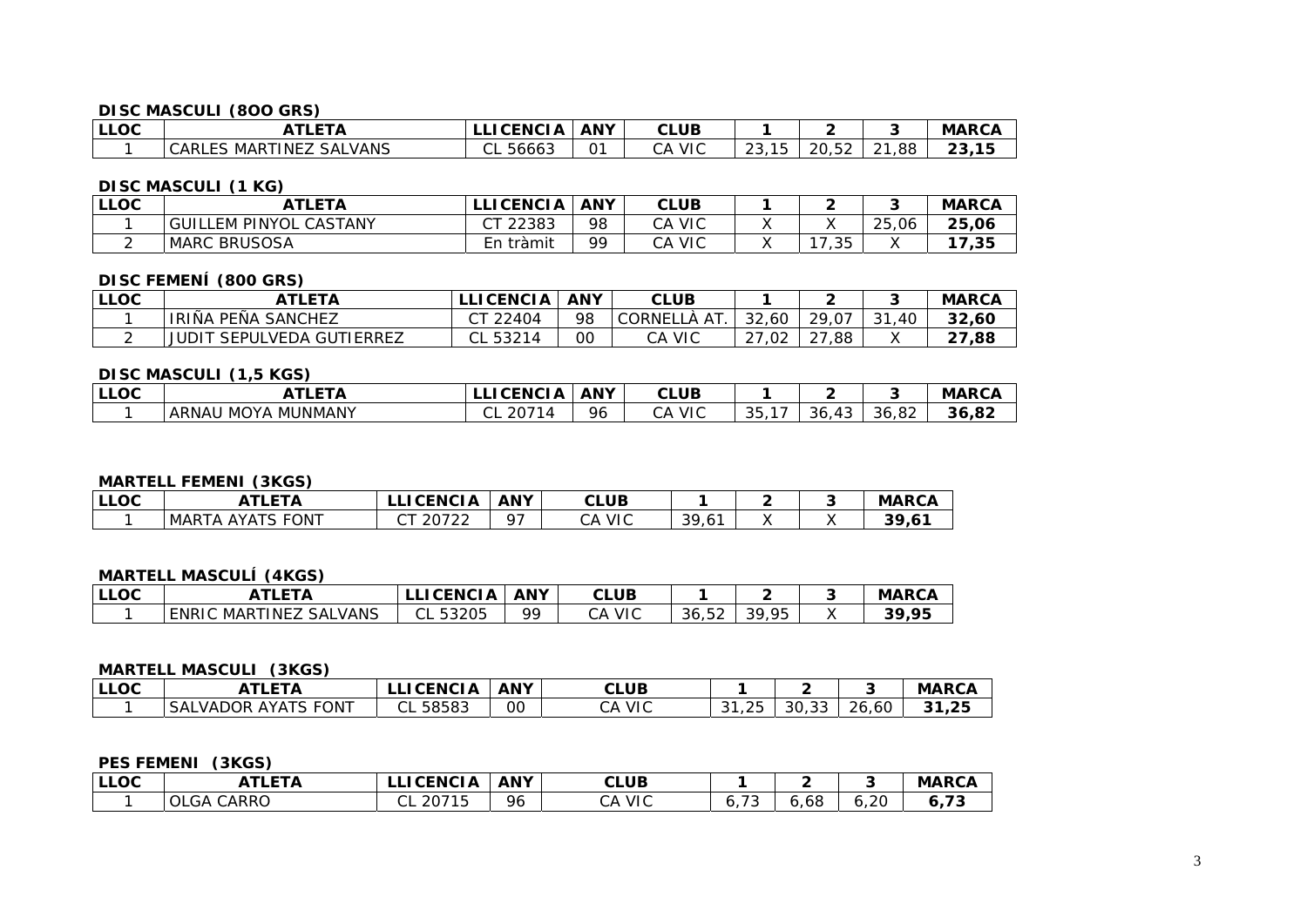#### **PES MASCULI (4KGS)**

| <b>LLOC</b> | <b>\TLETA</b>              | <b>ICENCIA</b> | <b>ANY</b> | CLUB             |      |                     |      | <b>MARCA</b> |
|-------------|----------------------------|----------------|------------|------------------|------|---------------------|------|--------------|
|             | . FARRÉS ALVAREZ<br>GIL    | tràmit<br>En   | QQ         | <b>VIC</b><br>СA | 8,81 | 48                  | 8,98 | 9,48         |
|             | BOUAQUARAN<br><b>AYOUB</b> | . tràmi†<br>En | 98         | TORELL<br>CА     |      | $\sim$<br>4.<br>. . | --   |              |

# **PES MASCULI (5KGS)**

| <b>LLOC</b> | <b>ATLETA</b>               | <b>LLICENCIA</b> | <b>ANY</b> | <b>CLUB</b> |      |      |       | <b>MARCA</b> |
|-------------|-----------------------------|------------------|------------|-------------|------|------|-------|--------------|
|             | l ELOI PINYOL CASTANY       | CT 21123         | 97         | CA VIC      | 9.93 | 9.83 | 10,04 | 10,04        |
|             | GUILLEM ALTIMIRAS PUJADAS I | CL 22246         | 96         | CA VIC      | 9.38 | 8.90 | 8.38  | 9,38         |
|             | I MATEU SERRAT TORRES       | CT 20716         | 96         | CA VIC      | 8.92 | 8.89 | 9,24  | 9,24         |
|             | ELOI CODINA TORRES          | CL 21627         | 97         | CA VIC      | 8.93 | 8.67 | 8.69  | 8,93         |
|             | ARNAU PRAT POU              | CL 21630         | 97         | CA VIC      | 5.93 | 5.84 | 6.20  | 6,20         |

#### **PES MASCULI (7,260 KGS)**

| <b>LLOC</b> | ATLETA                 | <b>LLICENCIA</b> | ANY | <b>CLUB</b>      |       |          |                       | <b>MARCA</b> |
|-------------|------------------------|------------------|-----|------------------|-------|----------|-----------------------|--------------|
|             | JORDI<br>ALSINA PUJOLS | 1769             | 85  | CA VIC           | 10,23 | 9,82     | 71<br>10 <sub>1</sub> | 10,71        |
|             | LOPEZ RIVAS<br>ALBERT  | 17546<br>ـات     | 86  | <b>VIC</b><br>CА |       | 70<br>о. | $Q$ $E7$<br>o , o ,   | 8,70         |

#### **80 mll INFANTIL**

| <b>LLOC</b> | <b>ATLETA</b>           | <b>LLICENCIA</b> | <b>ANY</b> | <b>CLUB</b> | <b>MARCA</b> |
|-------------|-------------------------|------------------|------------|-------------|--------------|
|             | ALBERT SAÑÉ CODONY      | CL 53202         | OC         | CA VIC      | 10"7         |
|             | SALVADOR AYATS FONT     | CL 58583         | OC         | CA VIC      | 12"7         |
|             | CARLES MARTINEZ SALVANS | CL 56663         |            | CA VIC      | 13"8         |

# **100 mll FEMENI [VENT +0,1]**

| <b>LLOC</b> | <b>ATLETA</b>            | <b>LLICENCIA</b> |    | ANY CLUB     | MARCA |
|-------------|--------------------------|------------------|----|--------------|-------|
|             | CORA SEPULVEDA GUTIFRREZ | CT 20724         | 98 | CA VIC       | 13"2  |
|             | OLGA CARRO VILELLA       | CL 20715         | 96 | CA VIC       | 14"2  |
|             | MONTSFRRAT MOYA MUNMANY  | CT 21623         | 98 | CA VIC       | 14''4 |
|             | IRIÑA PEÑA SANCHEZ       | CT 22404         | 98 | CORNELLÀ AT. | 15"9  |